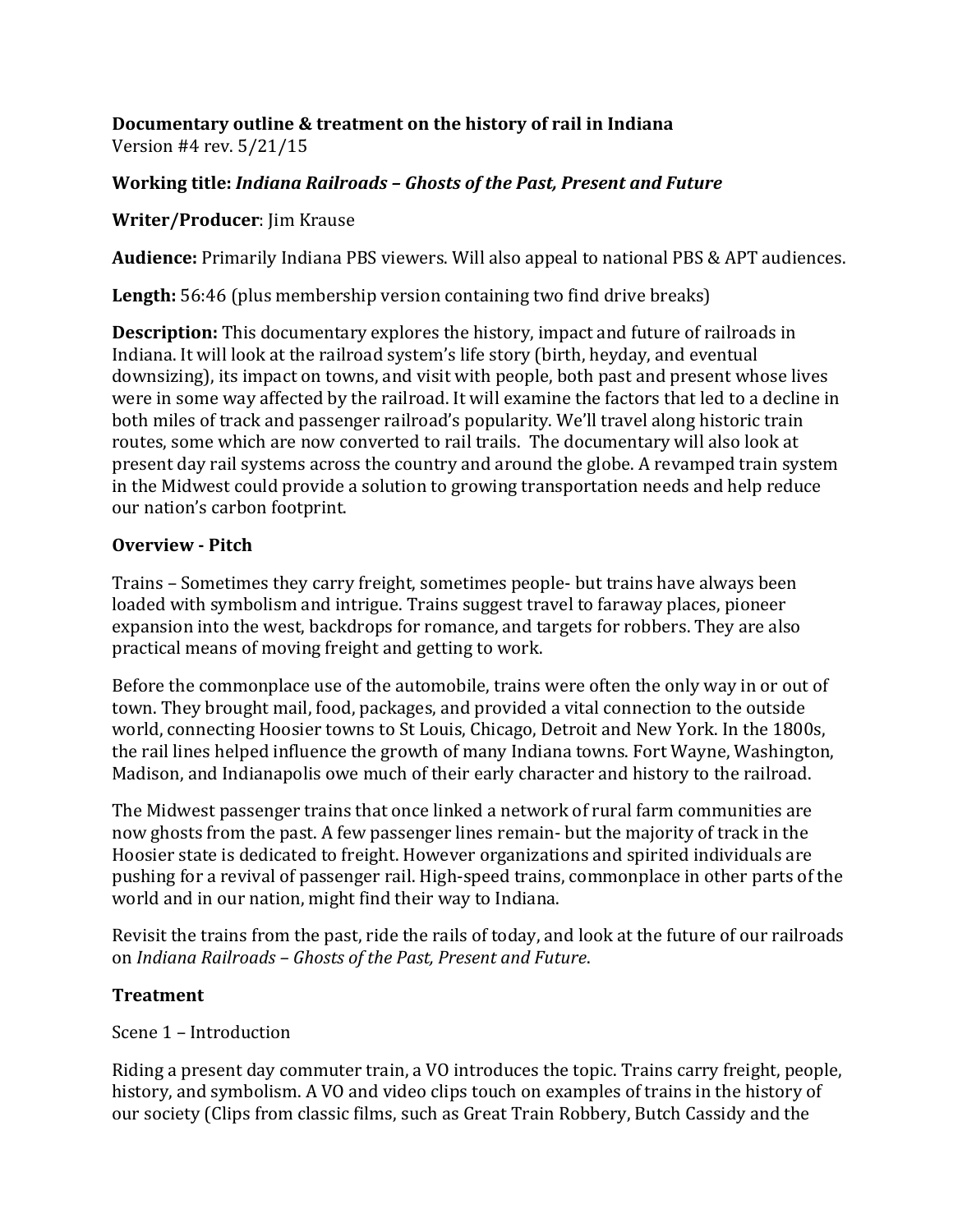Sundance Kid, Strangers on a Train, Murder on the Orient Express are interspersed with news footage and file footage of passenger and freight trains). Some of that history started right her in Indiana.

Title Sequence

Scene  $2$  – The Little Engine(s) That Could

We look at the very first train that came through Indiana and who was on it (Governor James Wallace). This spurred the growth of the rail system in Indiana. (Could include the first train robbery, which some attribute to the Reno Gang, who robbed a train leaving Seymour.) By 1900 interurban trains were running out of Indianapolis, radiating out to Fort Wayne, Muncie Richmond, Cincinnati and Louisville.

(Interview with James McLary and a few other historians. Will include archival footage, photos, and period music.)

Scene 3 – Rising From the Plains

Almost all towns along the rail line had stations, also known as terminals and depots. A number of towns owe their origins to the railroad. We'll look at how the railroad helped shape some of our favorite Hoosier cities.

(Interviews with city historians. Will feature train stations and depots of Indianapolis, Washington, Logansport, Helmsburg, etc.)

Scene 4 - Heydays

Rail use continued to expand, as did the network of tracks in the Midwest. A map shows the growth of the railroad network and a few historians discuss the birth of competing railroad companies.

Scene 5 - True Stories

We'll profile a few individuals whose lives were deeply impacted by trains and visit with a model railroad enthusiast. (Interviews with train magnate, engineer and model railroad enthusiasts.)

Scene - Hollywood's Romance with Trains

The 1903 movie, *The Great Train Robbery* was considered by some to be the first action film, kicking off the start of the motion picture industry. This section will provide a brief overview of how trains play into a part of American popular culture.

Strangers on a Train, Butch Cassidy and the Sundance Kid, Once Upon a Time in the West, Throw Momma from a Train, Runaway Train, Murder on the Orient Express, Money Train, Back to the Future, Polar Express.

#### **- - - Fund Drive Break - - -**

Scene 6 – Automobiles over Trains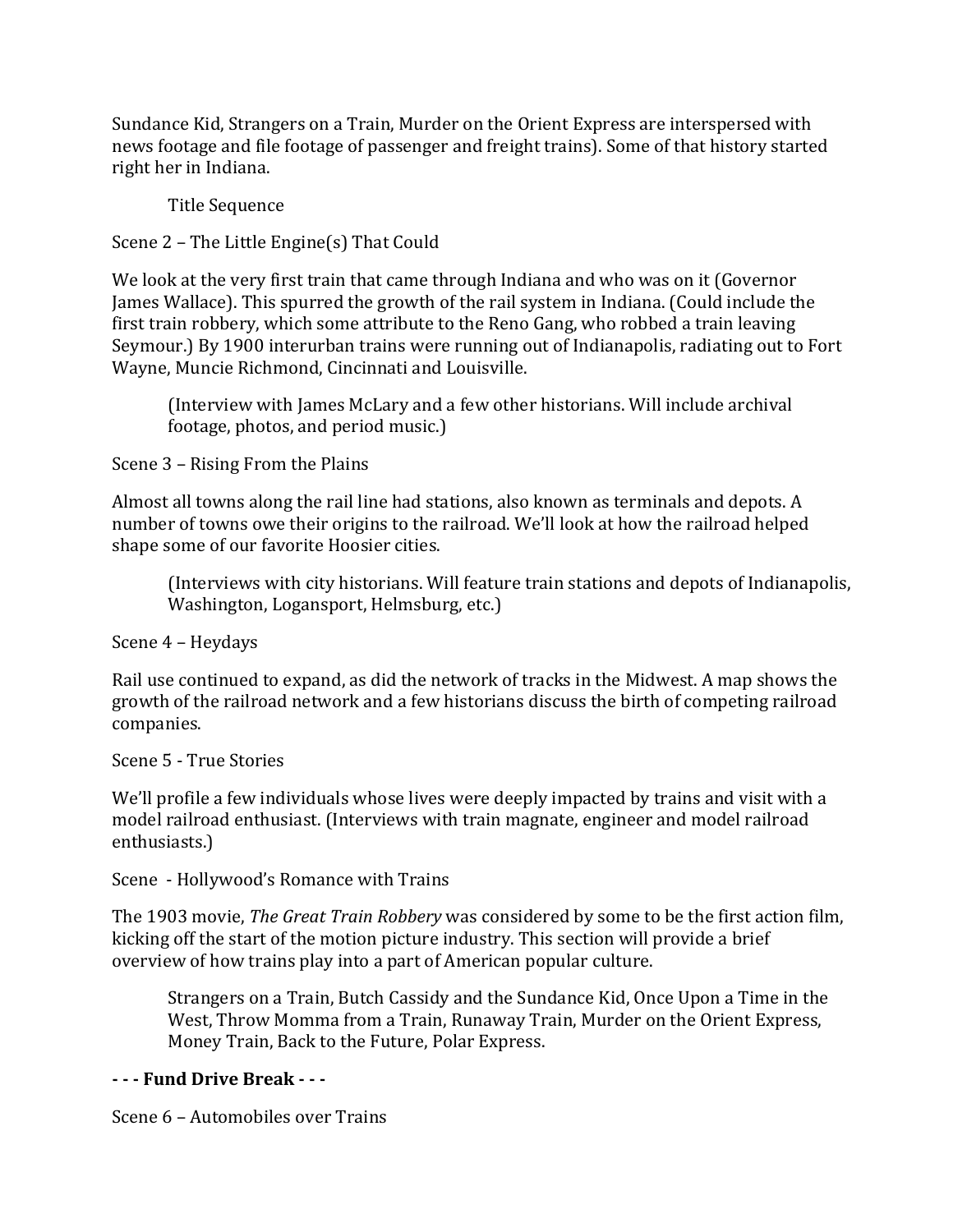However popular trains were on the silver screen, people's love of trains began to wane. The new love was the automobile. The rise in car ownership coupled with the creation of roads and highways across the nation cut deeply into ridership. This was felt strongly in the heart of the Midwest. (2 historians describe the rise of use of the automobile and its impact on the passenger rail system.)

Scene 7 - Ghost Stories

The retreat of passenger rail service and the removal of miles of track did not go unnoticed. Once vibrant towns and communities began feeling the impact of the loss of a train stop and now faced an uncertain future. (Stories of ghost towns and abandoned train depots.)

Scene  $8$  – Rising from the Ashes - Rails to Trails

A number of abandoned railroad lines have been re-purposed, and converted into rail trails. Rail trails in cities like Fort Wayne, Indianapolis, Bloomington, and New Albany have injected new life into urban areas and have provided corridors for human-powered transportation and recreation. (We travel to popular rail trails and interview people on the rail trail about how they use and what they like about the trail.) We also get some quick testimonials from trail blazer who have encountered opposition.

(Will include: Jeffersonville - Big Four Bridge & Clarksville Levee Trail; Bloomington -B-line; Indianapolis - Monon Trail; Winimac - Panhandle Pathway)

Scene 9 – Museums: Preserving the Past

We'll visit several train museums in Indiana. We also interview a few passionate historians intent on preserving the legacy and artistry of trains. In Fort Wayne, a dedicated group of volunteers from has preserved historic steam locomotive no. 765, keeping her operational and coordinating outings.

(Noblesville - Indiana Transportation Museum; Elkhart - National New York Central Museum, French Lick Scenic Railway Museum, Fort Wayne Railroad Historical Society)

Scene 10 – Moving People to Places

It's actually possible to get from Indianapolis to New York, Seattle, Canada or Mexico solely by train. Riding the rails provides a unique way to view the countryside in comfort, while enjoying a fine meal and glass of wine. On longer routes you can ride in your very own sleeper cabin. We travel on a few of the three passenger lines operating in Indiana and find out who rides them. We interview rail travelers to hear what they like about riding the train. We also hear from representatives from Amtrak on the challenges they face.

(3 Amtrak lines run through Indiana: Cardinal, Lake Shore Limited, Capitol Limited)

Scene 11 – The Future of Rail

Active freight lines still provide a viable way to transport bulk commercial goods. Representatives from INRD and CSX describe their territory, goods, challenges and hopes